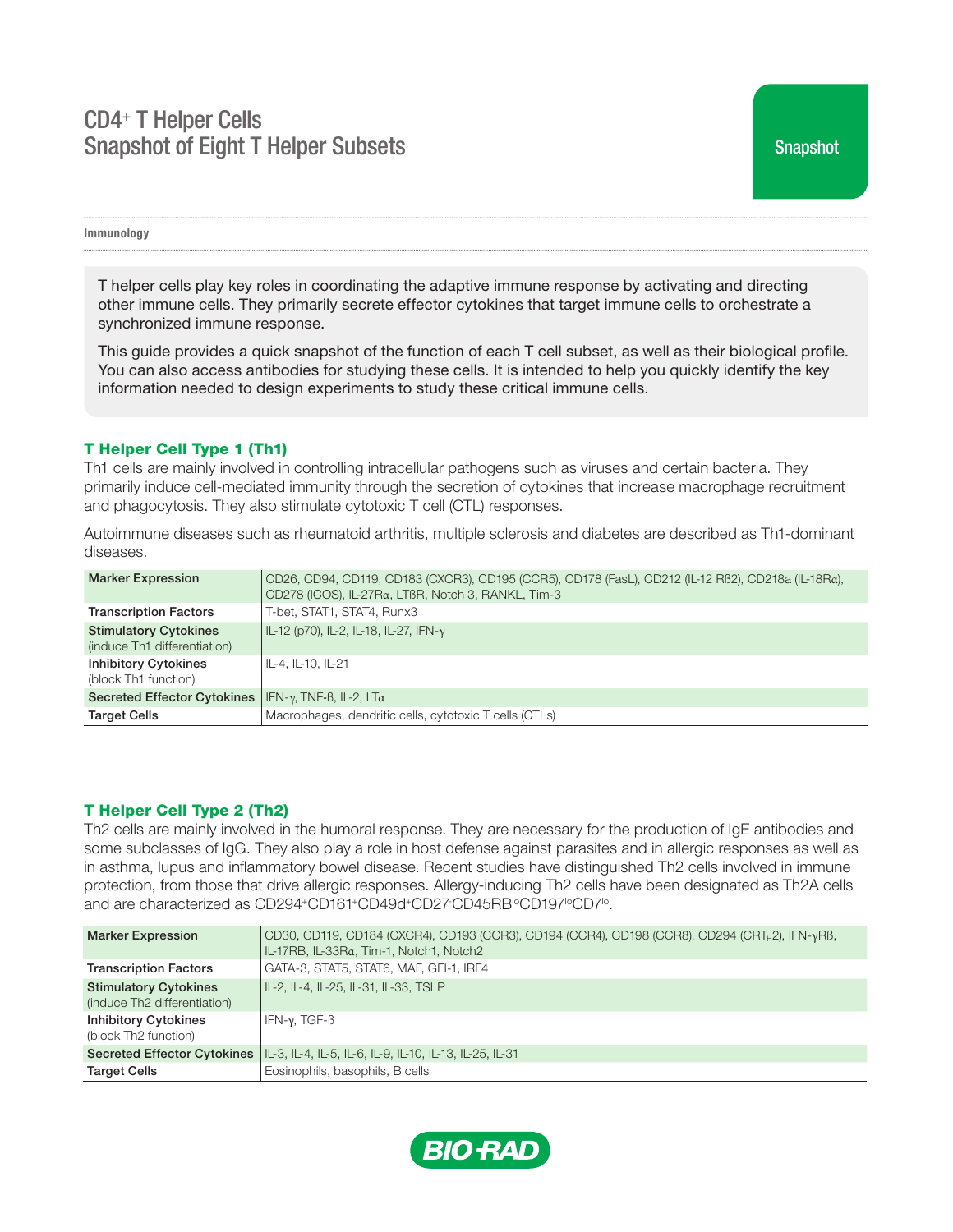# T Helper Cell Type 9 (Th9)

Th9 cells are important for host defense against parasitic helminth infections. However, they have also been shown to contribute to the development of chronic allergic inflammation and autoimmune disease.

| <b>Marker Expression</b>                                     | VDR (mouse), CD196 (human; also known as CCR6)                         |
|--------------------------------------------------------------|------------------------------------------------------------------------|
| <b>Transcription Factors</b>                                 | GATA-3, SMADs, STAT6, PU.1, IRF4                                       |
| <b>Stimulatory Cytokines</b><br>(induce Th9 differentiation) | IL-4. TGF- $\beta$                                                     |
| <b>Inhibitory Cytokines</b><br>(block Th9 function)          | IFN- $\nu$ , IL-27                                                     |
|                                                              | Secreted Effector Cytokines   IL-9, IL-10 (mouse), CCL17, CCL22, TGF-B |
| <b>Target Cells</b>                                          | Mast cells, eosinophils, basophils                                     |

# T Helper Cell Type 17 (Th17)

Th17 cells play a role in host defense against extracellular bacteria and fungi. Accordingly, they are found at the interface of the extracellular and intracellular environment such as the skin and lining of the GI tract. These cells are also involved in the induction of autoimmune tissue injury. This autoimmune effect is linked to insufficient regulation by T regulatory (Treg) cells, resulting in a lack of resolution of the initial immune response.

| <b>Marker Expression</b>                                      | CD161 (NK1), CD194 (CCR4), CD196 (CCR6), CD126 (IL-6Rα), CD278 (ICOS), IL-13Rα1, IL-21R, IL-23R                |
|---------------------------------------------------------------|----------------------------------------------------------------------------------------------------------------|
| <b>Transcription Factors</b>                                  | RORyt, RORa4, STAT3, Runx1, Batf, IRF4                                                                         |
| <b>Stimulatory Cytokines</b><br>(induce Th17 differentiation) | IL-1. IL-6. IL-21. IL-23. TGF-ß                                                                                |
| <b>Inhibitory Cytokines</b><br>(block Th17 function)          | IFN-γ, IL-2, IL-12, IL-27                                                                                      |
|                                                               | Secreted Effector Cytokines   IL-17A, IL-17F, IL-21, IL-22, IL-23, IL-24, IL-26 (human), TNF-a, CCL20 (MIP-3a) |
| <b>Target Cells</b>                                           | <b>Neutrophils</b>                                                                                             |

# T Helper Cell Type 22 (Th22)

Th22 cells have been suggested to be involved in host defense against microbial pathogens, as well as to promote tissue repair and remodeling. These cells also play a role in pathogenesis of skin disorders such as psoriasis.

| <b>Marker Expression</b>                                      | CD140 (PDGFR), CD194 (CCR4), CD196 (CCR6), CCR10 |
|---------------------------------------------------------------|--------------------------------------------------|
| <b>Transcription Factors</b>                                  | Aryl hydrocarbon receptor (AhR)                  |
| <b>Stimulatory Cytokines</b><br>(induce Th22 differentiation) | I IL-6. IL-23. TNF-α                             |
| <b>Inhibitory Cytokines</b><br>(block Th22 function)          | TGF-B                                            |
| <b>Secreted Effector Cytokines</b>                            | $ I-L-22, IL-13, TNF-a$                          |
| <b>Target Cells</b>                                           | Epithelial cells, stromal cells                  |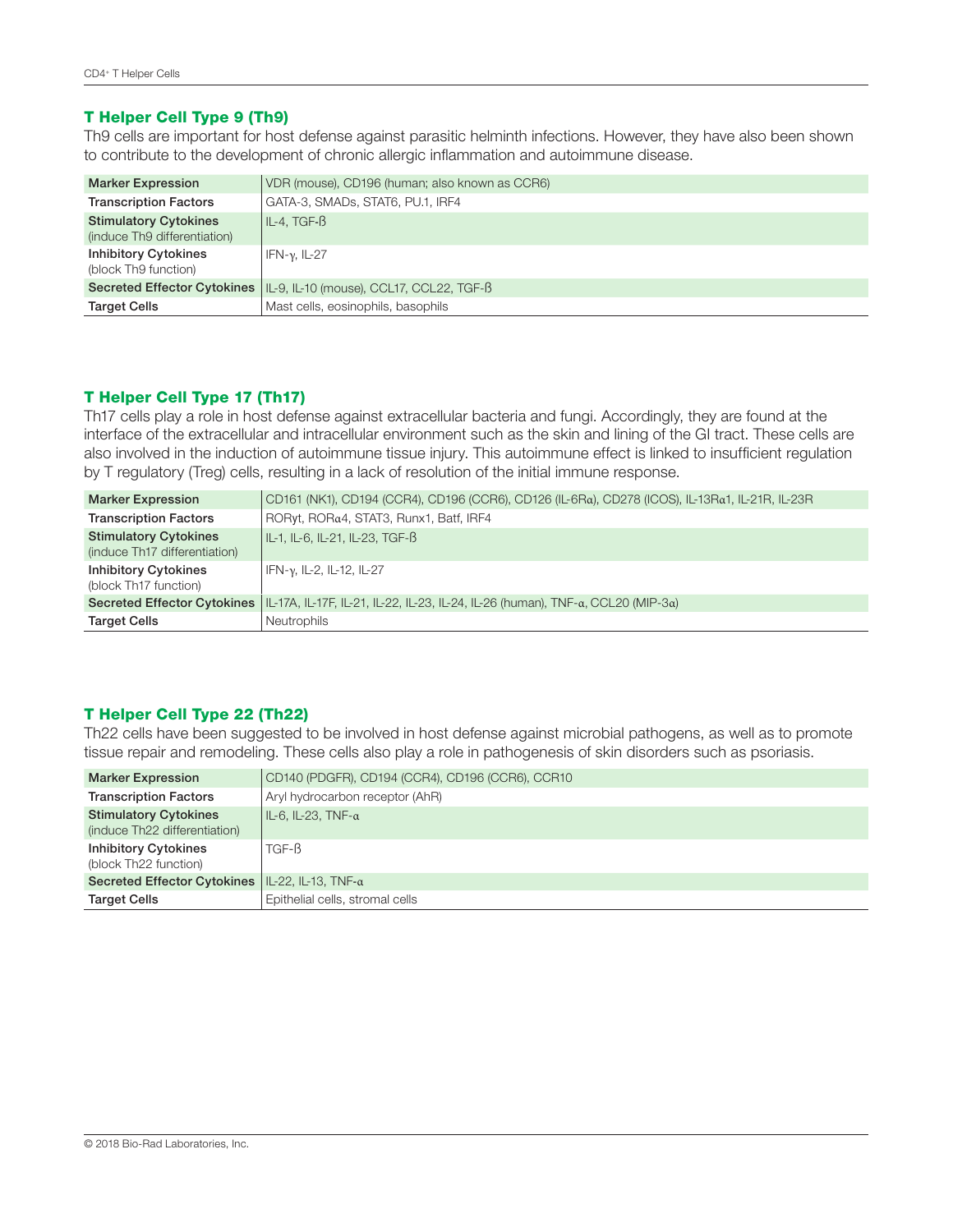# **T Follicular Helper Cells (T<sub>FH</sub>)**

T<sub>FH</sub> cells stimulate B cells to mature into antibody-secreting plasma cells. These cells are antigen-experienced, and are primarily located in the periphery within B cell follicles of secondary lymphoid organs.

| <b>Marker Expression</b>                                          | CD57, CD84 (SLAMF5), CD126 (IL-6Rα), CD150 (SLAMF1), CD153 (CD30L), CD154 (CD40L), CD185 (CXCR5),<br>CD200 (OX-2), CD252, CD272 (BTLA), CD278 (ICOS), CD279 (PD-1), IL-21R |
|-------------------------------------------------------------------|----------------------------------------------------------------------------------------------------------------------------------------------------------------------------|
| <b>Transcription Factors</b>                                      | Bcl-6, MAF, STAT3                                                                                                                                                          |
| <b>Stimulatory Cytokines</b><br>(induce $T_{FH}$ differentiation) | IL-6, IL-21, IL-27, CXCL13                                                                                                                                                 |
|                                                                   | Secreted Effector Cytokines   IFN-y, IL-4, IL-10, IL-6, IL-17A, IL-17F, IL-21                                                                                              |
| <b>Target Cells</b>                                               | B cells                                                                                                                                                                    |

## Thymic T Regulatory Cells (tTregs; also known as nTregs)

tTregs or nTregs develop in the thymus, where they are positively selected in the cortex through interaction of their TCR with self-peptides presented by thymic stromal cells. They are primarily involved in the regulation of immune responses and maintenance of immune tolerance to prevent autoimmunity.

| <b>Marker Expression</b>                          | CD39, CD73, CD103, CD45RA, CD152 (CTLA-4), CD279 (PD-1), CD197 (CCR7), CD25ʰi, CD127ʰ,<br>  CD134 (OX-40), CD137 (4-1BB), CD304 (Nrp1), GITR, LAP, GARP |
|---------------------------------------------------|---------------------------------------------------------------------------------------------------------------------------------------------------------|
| <b>Transcription Factors</b>                      | FoxP3, Helios, Smad3, STAT5                                                                                                                             |
| Secreted Effector Cytokines   TGF-B, IL-10, IL-35 |                                                                                                                                                         |
| <b>Target Cells</b>                               | All other T cell subsets                                                                                                                                |

## Peripherally-Derived T Regulatory Cells (pTregs; also known as induced-iTregs)

pTregs or iTregs are derived in the periphery from naïve CD4+CD25- Foxp3- cells. Similar to nTregs, these cells suppress immune responses to self antigens to protect against autoimmunity. They are separated into subsets, which include Tr1 and Th3 cells. Tr1 cells regulate immune responses to commensal organisms and maintain tolerance in the gut. Th3 cells, on the other hand, mediate tolerance induced by oral antigen delivery. Under certain conditions, Th17 cells can switch to Treg cells, particularly in the defense against fungal pathogens. This is an important stage in the resolution of Th17 immune responses as it is this switching that prevents the development of autoimmune disease or over activation of the immune response. Visit bio-rad-antibodies.com/snapshot\_thelper for more information.

| <b>Marker Expression</b>                                                | CD25 <sup>hi</sup> , CD127 <sup>to</sup> , CD134 (OX-40), CD137 (4-1BB), CD39, CD73, CD103, CD152 (CTLA-4), CD223 (LAG3),<br>CD279 (PD-1), GITR, LAP, GARP |
|-------------------------------------------------------------------------|------------------------------------------------------------------------------------------------------------------------------------------------------------|
| <b>Transcription Factors</b>                                            | FoxP3, Smad3, STAT5, AhR                                                                                                                                   |
| <b>Stimulatory Cytokines</b><br>(induce pTreg/iTreg<br>differentiation) | $IL-2, TGF-B$                                                                                                                                              |
| <b>Inhibitory Cytokines</b><br>(block pTreg/iTreg function)             | IL-1. IL-21. IL-23                                                                                                                                         |
| <b>Secreted Effector Cytokines</b>                                      | IL-10, IL-35, TGF-B                                                                                                                                        |
| <b>Target Cells</b>                                                     | All other T cell subsets                                                                                                                                   |

## Visit bio-rad-antibodies.com/snapshot\_thelper for more information.